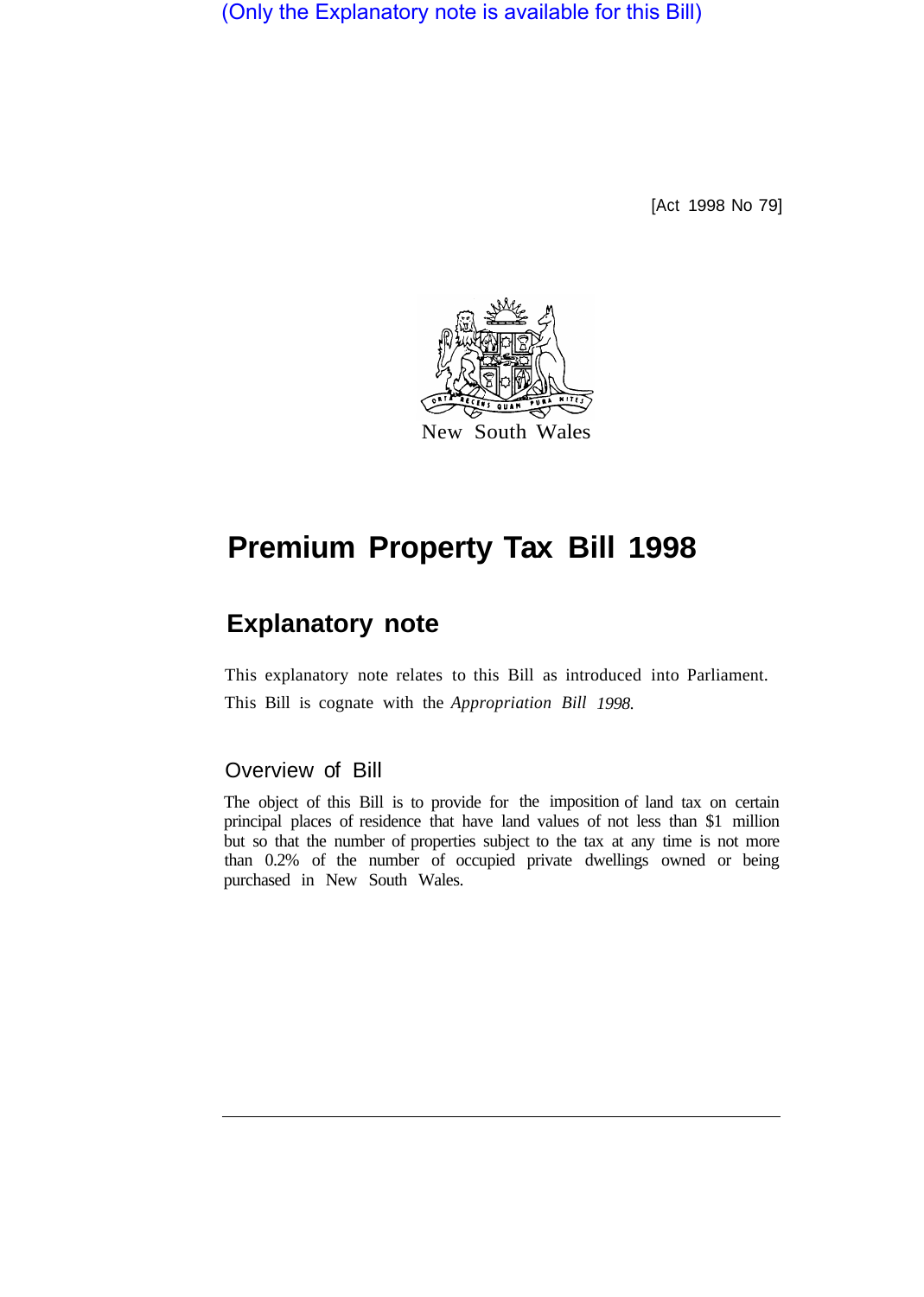Premium Property Tax Bill 1998 [Act 1998 No 79]

Explanatory note

# Outline of provisions

#### **Part 1 Preliminary**

**Clause 1** sets out the name (also called the short title) of the proposed Act.

**Clause 2** provides for the commencement of the proposed Act on a day or days to be appointed by proclamation.

**Clause 3** provides that the proposed Act is to be construed with, and as if it formed part of, the *Land Tax Management Act 1956.* 

**Clause 4** provides that the *Taxation Administration Act 1996* is to apply to the proposed Act.

**Clause 5** defines certain words and expressions used in the proposed Act.

#### **Part 2 Land tax on certain principal places of residence**

**Clause 6** provides for the levy of land tax under the proposed Act on principal places of residence, other than flats, that have a land value of not less than the premium tax threshold.

**Clause 7** provides for the levy of land tax under the proposed Act on flats if the value of the allowable proportion determined in accordance with section 9C (2) of the *Land Tax Management Act 1956* is not less than the premium tax threshold.

**Clause 8** specifies the rate of land tax under the proposed Act.

**Clause 9** provides for the rounding off of assessments to the nearest 10 cents.

#### **Part 3 Identification of premium properties and determination of premium tax threshold**

**Clause 10** requires the Valuer-General to make an annual determination, on the basis of information provided by the Australian Bureau of Statistics, of the number of occupied private dwellings owned or being purchased in New South Wales. The determination is to be published in the Gazette.

**Clause 11** requires the Valuer-General to make an annual determination of the percentage by which average land values of land within residential zones in the Sydney statistical division have changed between 1 July 1997 and 1 July last preceding the making of the determination. The determination is to be published in the Gazette.